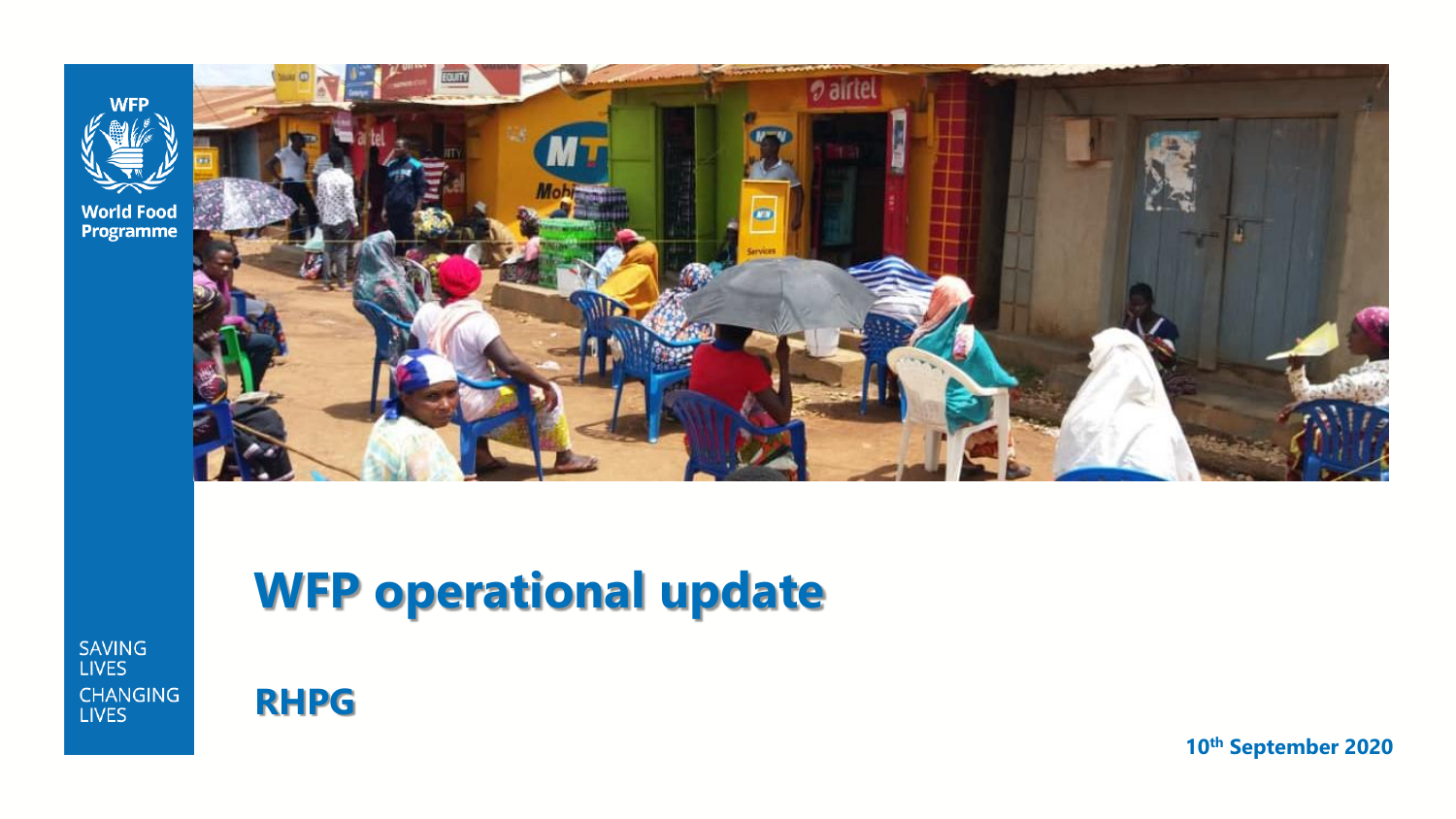## **Contents**

- Pipeline status
- Operations update
- Market, price and food security monitoring update
- Analysis of cash vs in-kind food consumption scores
- Update on Joint UNHCR/WFP Protection Assessment

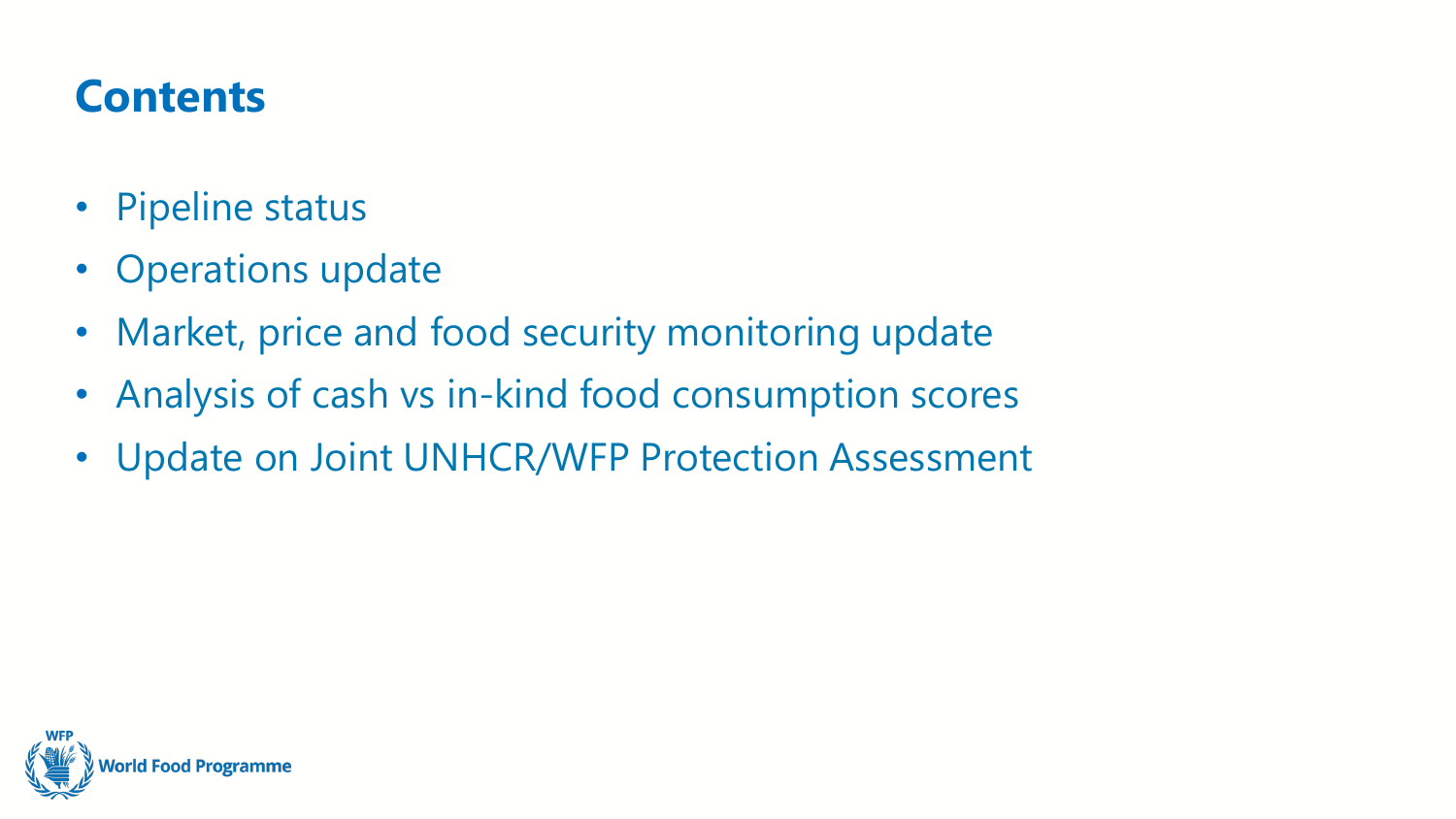### **Pipeline status: Needs Based Plan (100% ration)**



# 14,000,000 12,000,000 10,000,000 8,000,000 6,000,000 4,000,000 2,000,000

Oct-2020 Nov-2020 Dec-2020

Jan-2021 Feb-2021

Sep-2020

FOOD PIPELINE

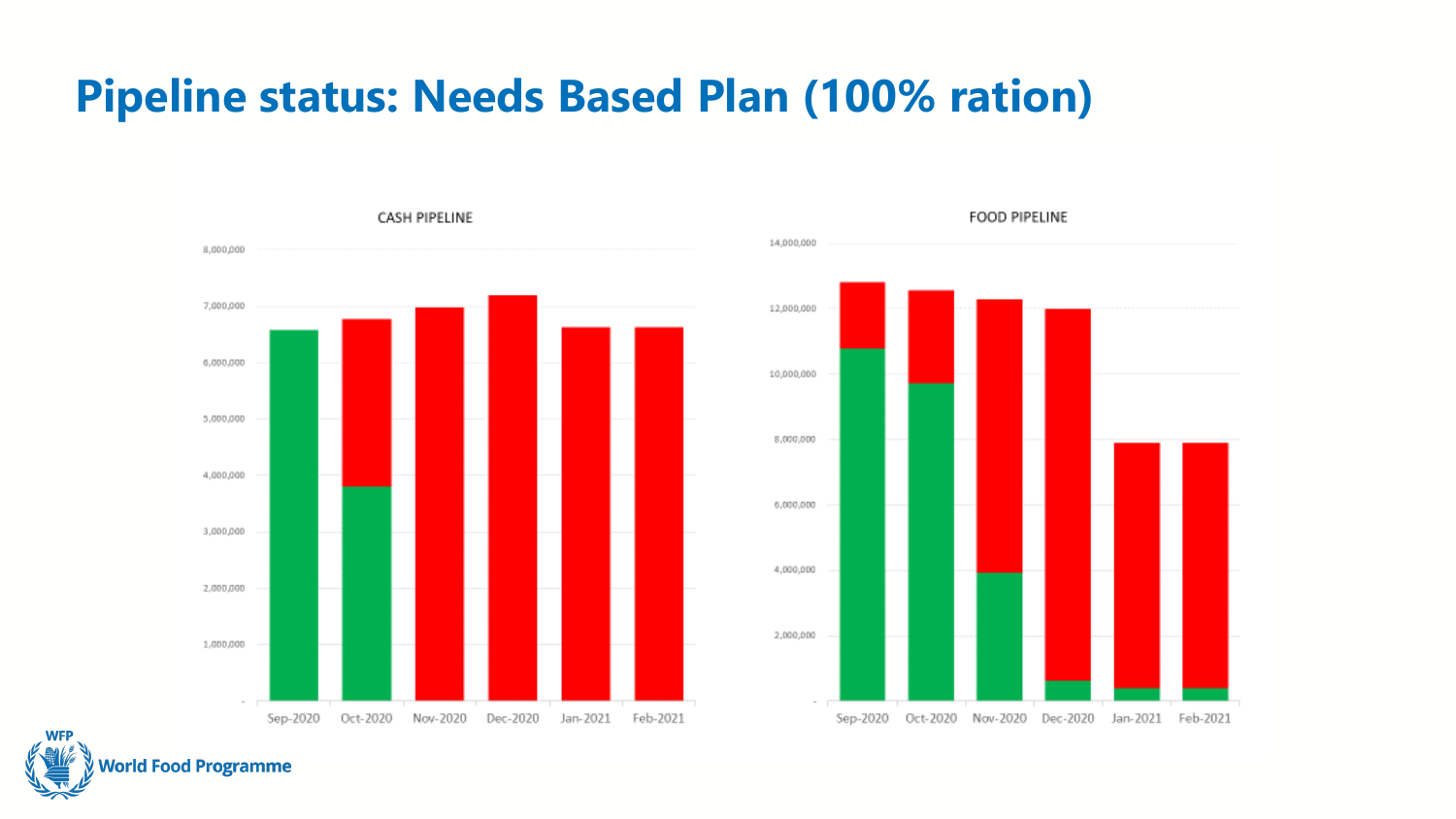#### **Pipeline status: 70% ration (no change since August RHPG)**



Food Pipeline



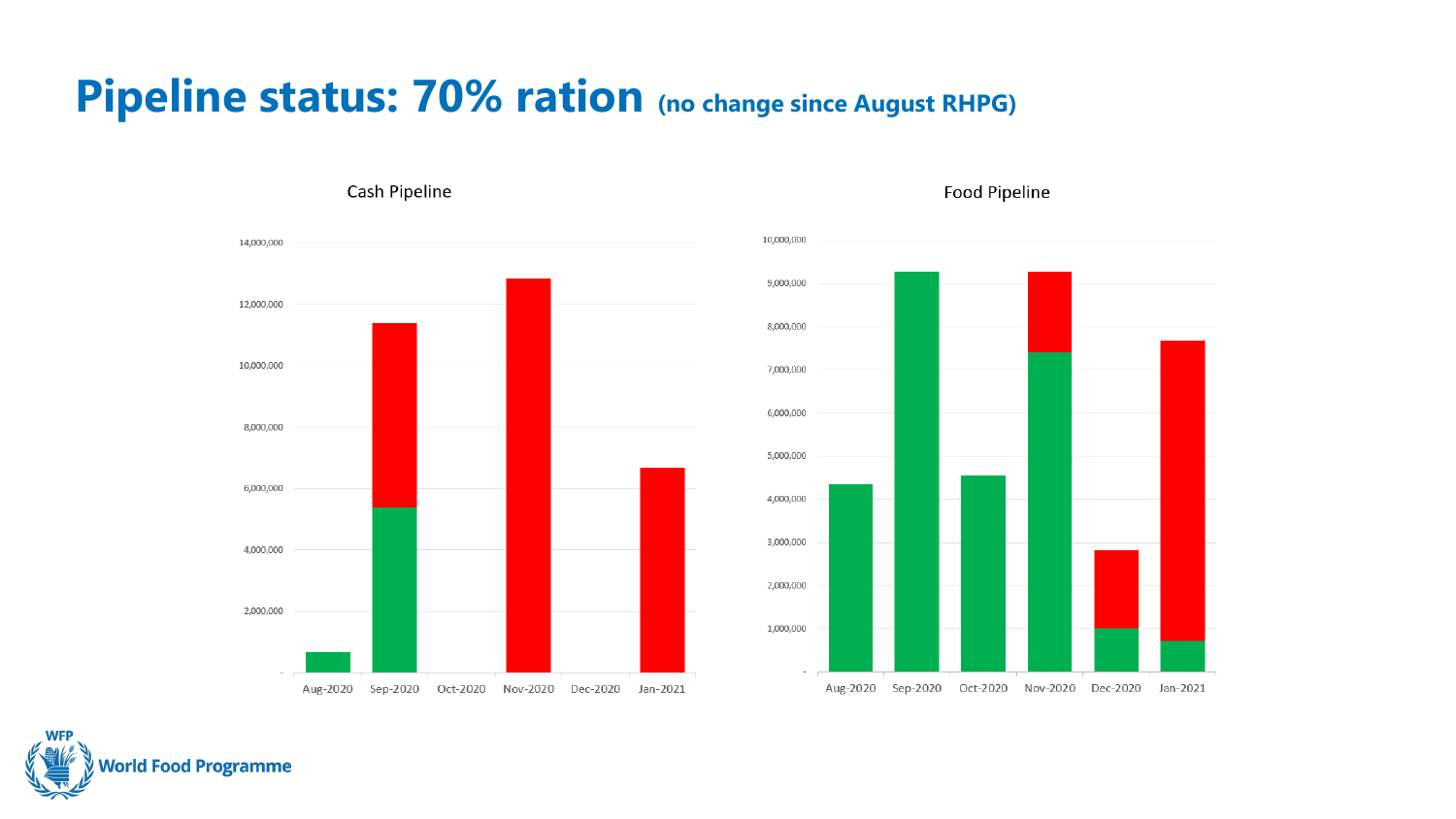# **Pipeline Status**

- CBT pipeline break for September due to unexpected delay in final approval of contributions – should be resolved in time!
- Pipeline break in pulses November onwards, unless contributions confirmed soon
- Forecast break in CBT pipeline December onwards (approx. \$1.7m gap to maintain 70% ration for December)
- Outlook for Q1 2021 extremely bleak: further rations reductions may be required in new year, possibly before
- Overall requirements for next six months: USD 70 million

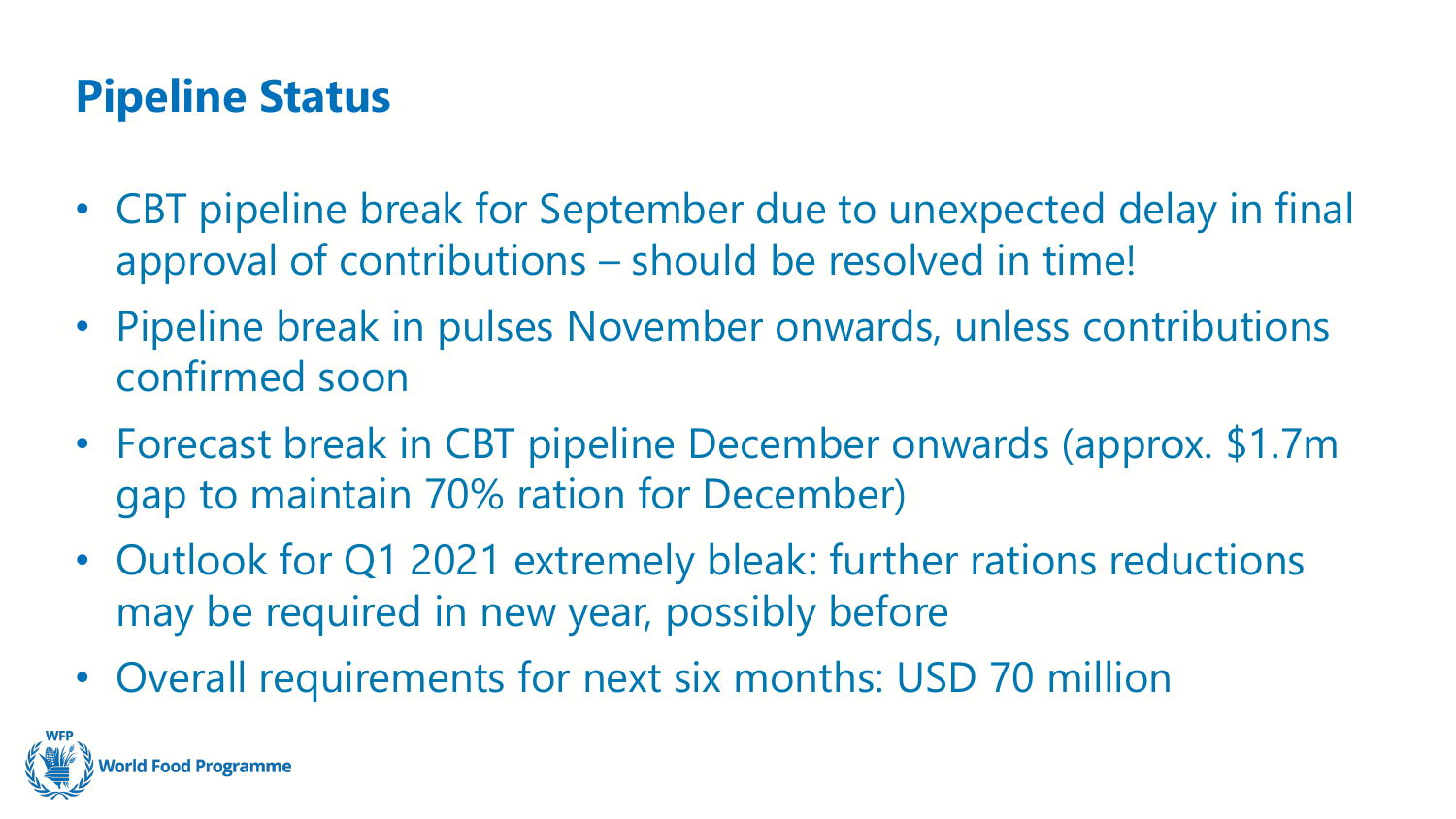# **Operations update**

- GFA double distributions started this week in most settlements
- Imvepi and Palorinya will receive October/November double distributions to balance resources (cash, in-kind and human resources)
- More settlements to join those two to further balance the monthly needs
- Strict 'No mask, no entry' rule during distributions extended to northern settlements (by 'mask' we mean 'face covering', e.g. scarf, etc. if people do not have masks)
- Due to the easing of lockdown measures, WFP has stopped serving refugees who are registered in other settlements, except for refugees in settlements where localized movement restrictions in place (Adjumani, Palabek)
- Business continuity plans continue to evolve. WFP introduced 'compartmentalization' of staff into small teams, incl. driver and specific car strict rules about non-contact with other staff on and off duty.

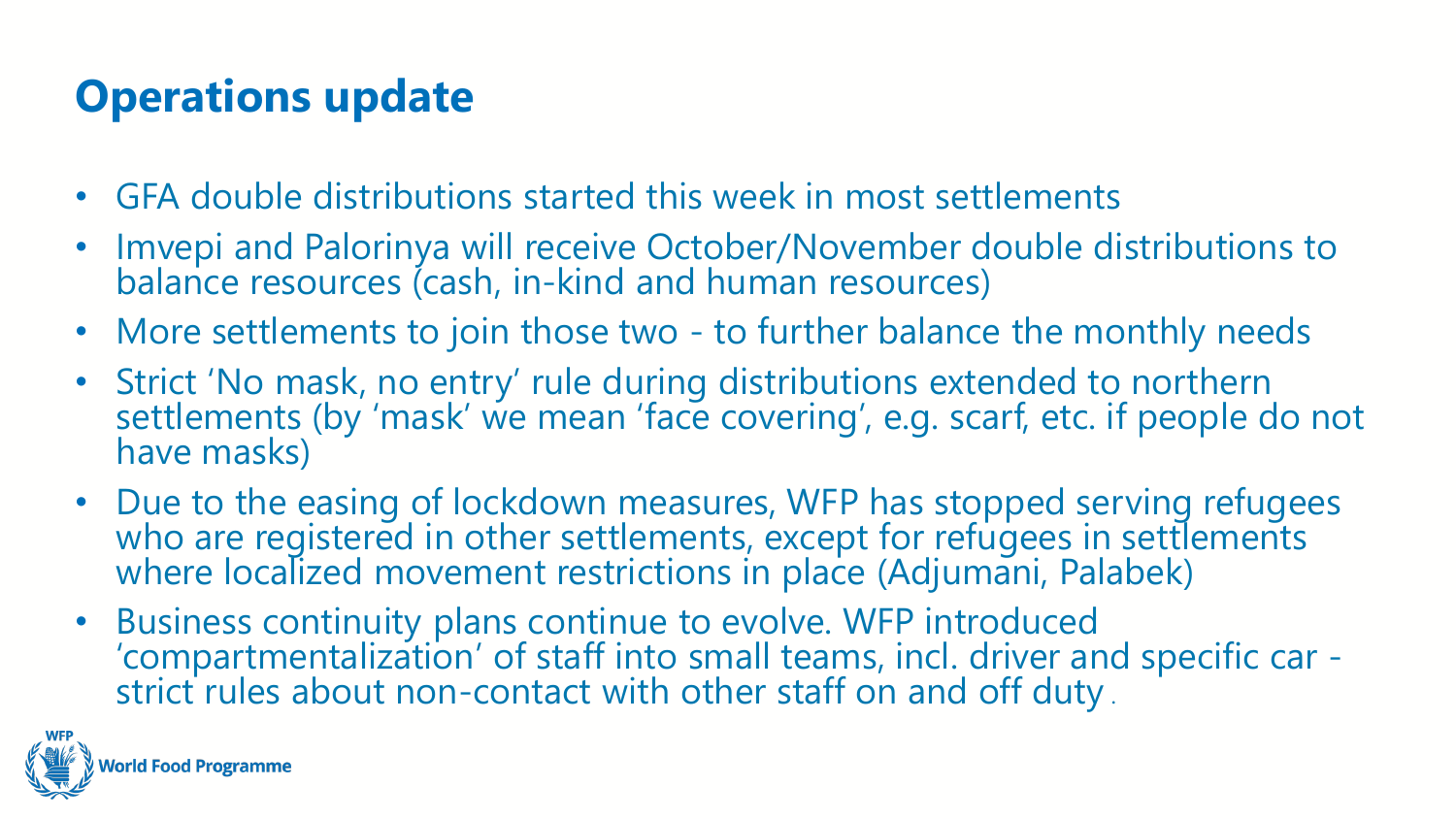# **Market, price and food security monitoring update**

#### **GFA Price Monitoring**

- Overall, the cost of the GFA food basket has consistently decreased since May 2020, decreasing by five percent from July to August 2020 (five percent decrease in West Nile and relative stable in South West)
- Compared to March 2020, when restrictions to curb the spread of COVID-19, the price of the food basket has reduced by eight percent
- By August 2020, the WFP cash transfer value was able to cover 117 percent of the food transfer value (106 in West Nile and 138 percent in South West), i.e. 117 percent of the **70 percent** of the basic survival ration (equivalent to approx. 78 percent of the full, basic survival ration) People are still far from getting their basic needs met

#### **Food Security Monitoring**

- Kyaka II, Bidi Bidi, Adjumani settlements have the worst food consumption
- Rwamwanja, Nakivale have the best food consumption outcomes
- Overall, 2.5 in 10 households have insufficient food consumption (25% of Households)
- The food consumption improved from July to August but was less than that of July 2019

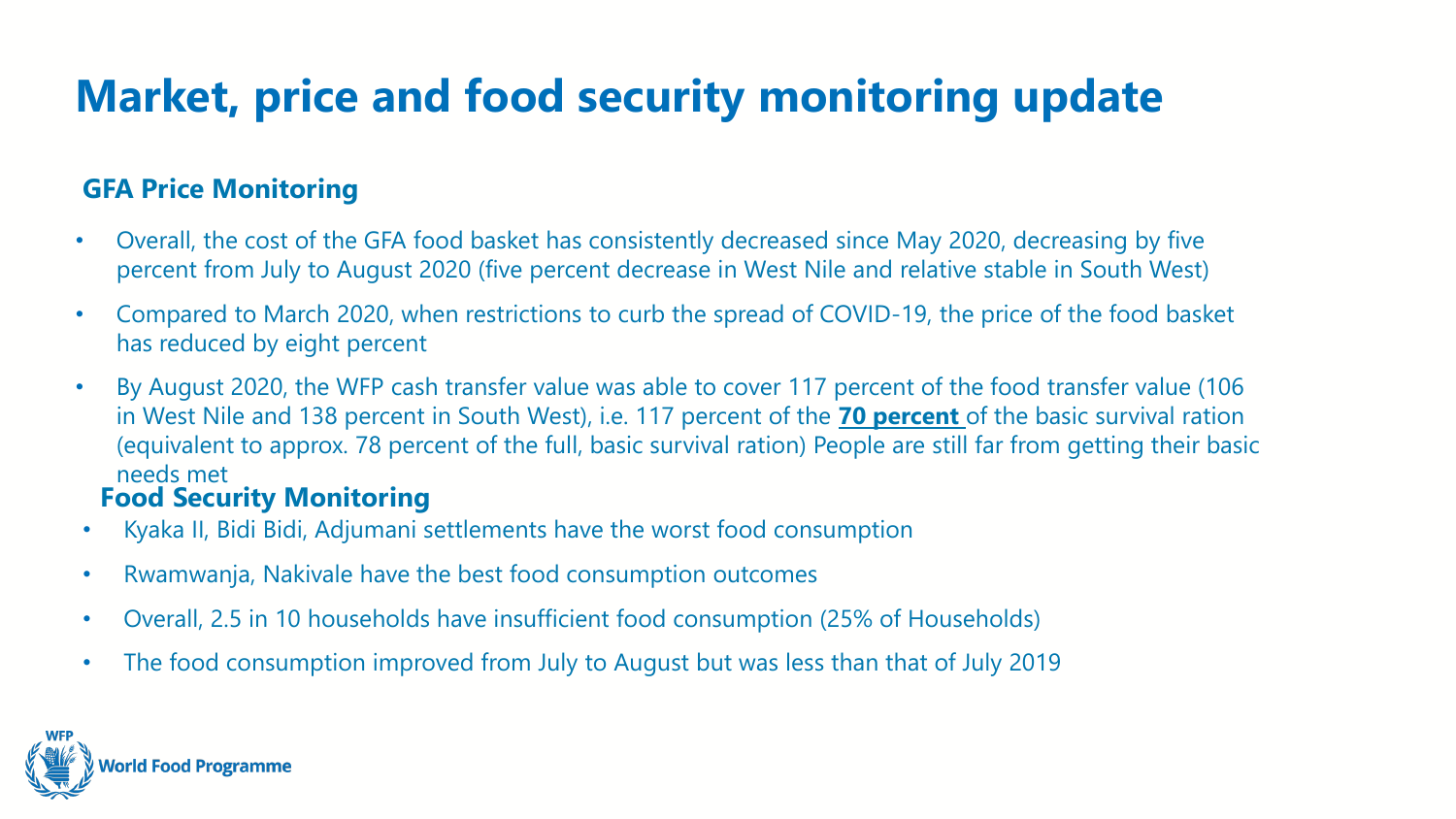#### **Cash vs. In-Kind Food Consumption Scores**

- Counter-cyclical variations exist in the food consumption of cash vs. in-kind beneficiaries. The differences are not however significant or uni-directional to conclude that one mode offers better consumption than the other.
- Impact analysis requires additional econometric analysis controlling for a number of skew factors. WFP is conducting trial econometric analysis on the FSNA data to establish relationships.
- 70% • Despite challenges faced in 2020, since the June harvest, market prices since have been much lower than in 2019.